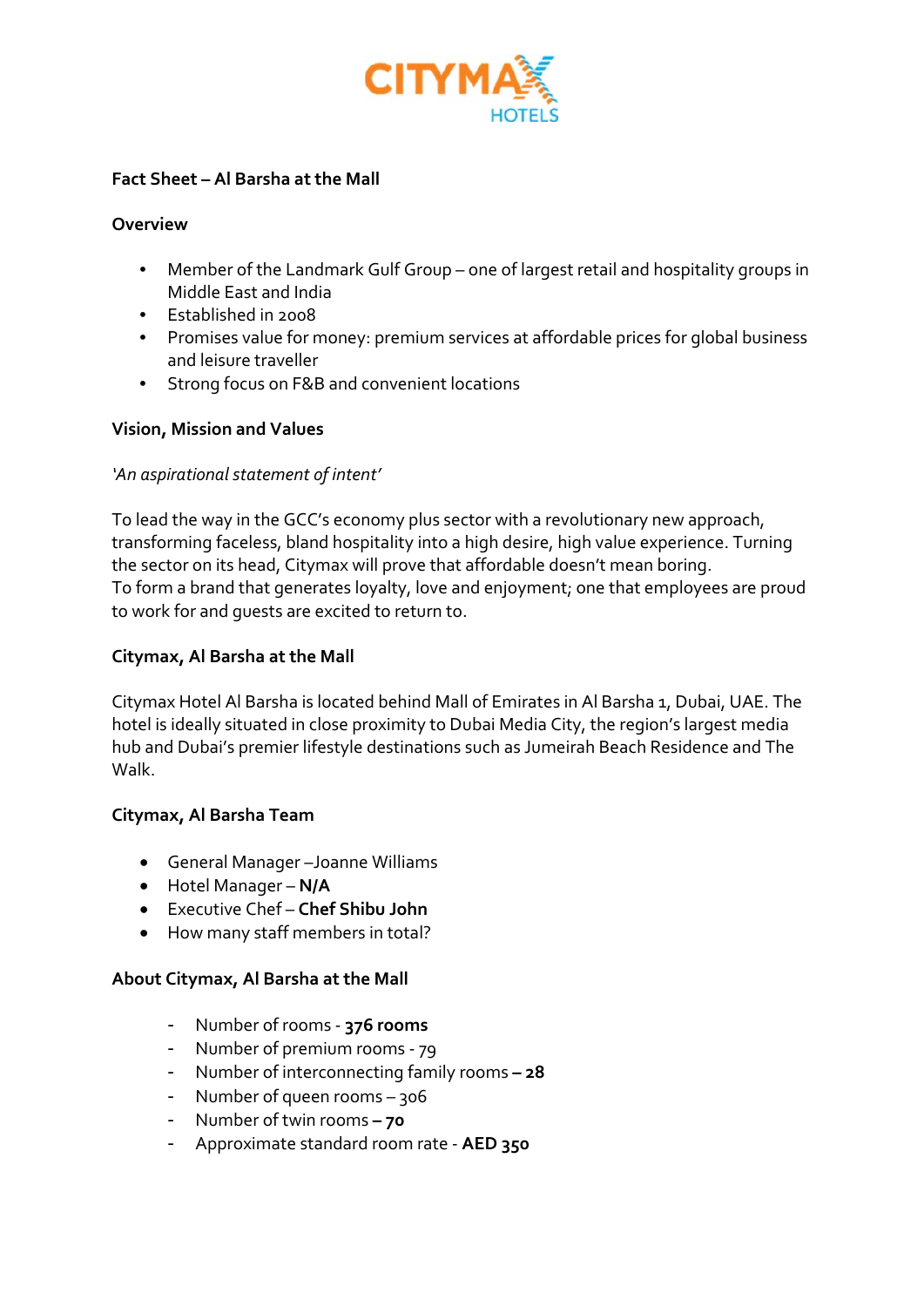

## **In‐room facilities:**

- Workstation with universal sockets
- Tea/Coffee making facility
- Laptop‐sized digital safe
- Direct dial phone
- Extra pullout bed
- $\bullet$  43" LCD TV
- Complimentary Wi‐Fi
- Mini fridge
- Hair dryer

# **Hotel Bookings via website: https://www.citymaxhotels.com/**

## **Hotel services and facilities:**

- Rooftop pool swimming pool
- Complimentary Wi‐Fi throughout the hotel
- Dry cleaning and laundry services
- 24-hour room service
- 24- hour coffee shop
- Free shuttle bus to the beach
- Parking facilities
- Gym

## **Food and Beverage:**

- About **City Café**:
	- Location in the hotel  $\rightarrow$  Ground Floor
	- Type of cuisine  $\rightarrow$  International menu for breakfast and lunch dinner
	- $-$  Pax  $\rightarrow$  88 pax
	- Timings  $\rightarrow$ 
		- o Breakfast: 6:30am 10:30am
		- o Lunch: 12:00 noon 03:00pm
		- o Dinner: 07:00pm 11:00pm
- About **Lavazza**:
	- Location in the hotel  $\rightarrow$  Ground floor
	- Type of cuisine?  $\rightarrow$  Snacks and coffee
	- Pax  $\rightarrow$  6 pax
	- Timings  $\rightarrow$  24 hours